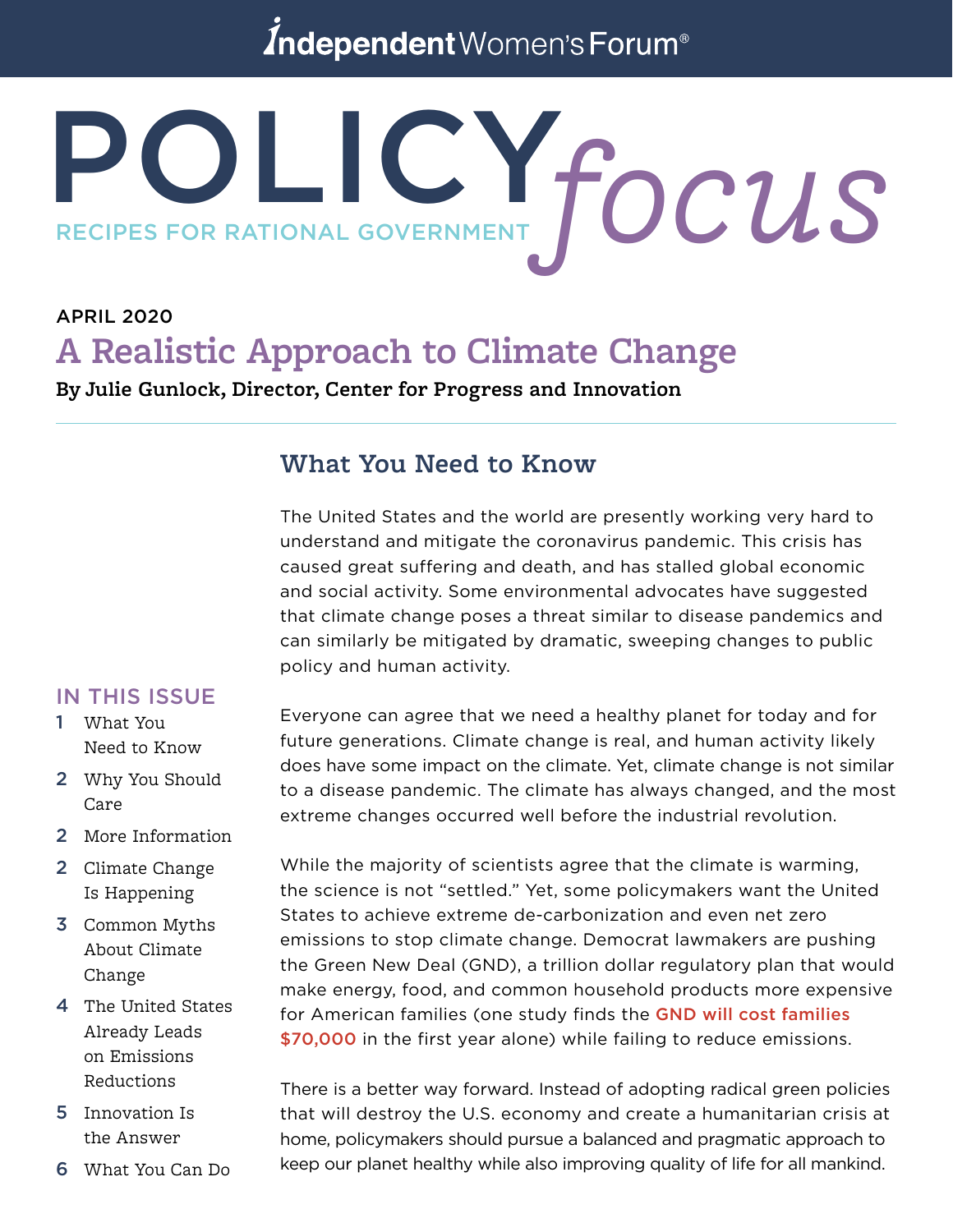# **Why You Should Care**

Some policymakers in Washington want to limit or ban fossil fuels and replace them with renewable sources to reduce American's carbon emissions. Yet, the renewable energy sector isn't capable of meeting today's energy demands. Doing this precipitously could lead to:

- Economic Disaster: Banning or severely limiting fossil fuels would damage the entire economy, harming workers and consumers alike due to job loss and slowed growth.
- Higher Costs for American Consumers: Net zero emissions policies will result in higher energy bills for Americans. Manufacturers will also face higher costs, which will then be passed on to consumers who will pay more for key consumer goods.
- Poor Families Hit Hardest: Bans and severe limits on fossil fuels will affect low-income families the most. Those living at or under the poverty line will not only spend more money on food and basic utilities; they will also suffer the most job losses.
- No Climate Improvement: Even if the United States cuts emissions to zero, the world's biggest emitters (China and India) won't cut back.

Instead of a regulatory approach, the U.S. should pursue an innovative approach that will both improve the health of the planet and ensure future generations enjoy all it has to offer.

# **More Information**

# **Climate Change Is Happening**

Climate change is a real concern, and human activity has likely contributed to the earth warming. Yet, contrary to the popular narrative that disaster looms, the earth has actually only warmed one half of a degree in forty years. The predictions of great human suffering due to global warming have not occurred. And while sea level has risen, it has been at a very slow rate.

The causes of climate change are complex: Natural climate variables—solar activity, cloud cover, volcanic activity, and ocean circulation—play a role. Since climate models aren't sophisticated enough to predict those variables, it's impossible to forecast how those factors will change in the future.

Similarly, the solutions to climate change are also complex. Government intervention, while well meaning, is more likely to harm economies and contribute to human suffering. Activists, politicians, and popular entertainers, along with the mainstream media, often ignore these trade offs, suggesting instead that doomsday scenarios will play out unless the most onerous regulatory framework is put in place.

This creates a culture of alarmism about climate change that makes rational, thoughtful discussions and robust debates about workable solutions nearly impossible. Yet, that is exactly what must take place.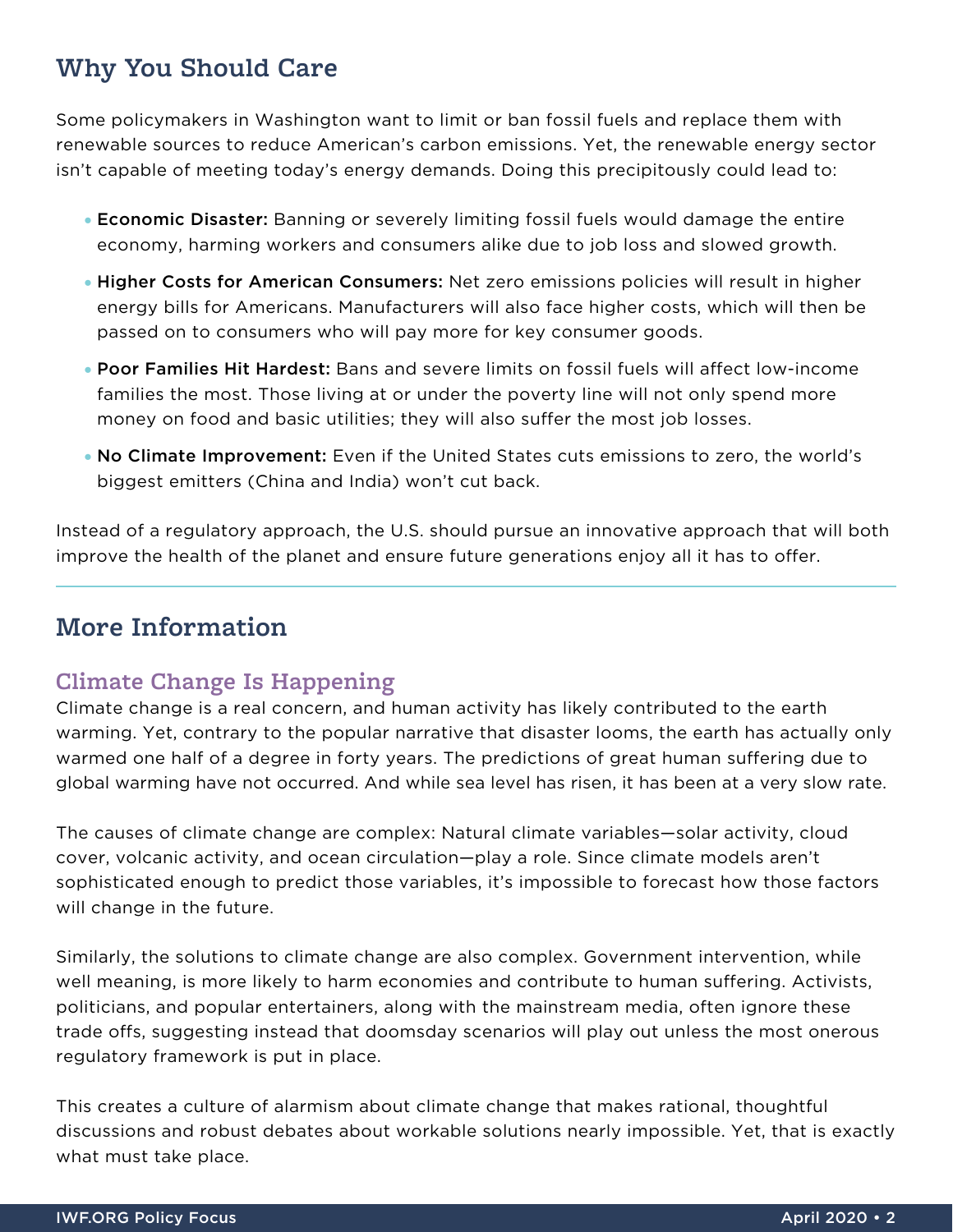## **Common Myths About Climate Change**

Climate alarmists often suggest the world will end unless immediate, draconian action on climate change is taken. Swedish activist Greta Thunberg regularly employs this strategy by saying lawmakers have only a short timeframe in which to act because [in her words](https://www.theguardian.com/environment/2019/jan/25/our-house-is-on-fire-greta-thunberg16-urges-leaders-to-act-on-climate) "...the house is on fire" and that the world is "facing a disaster of unspoken sufferings." Representative Alexandria Ocasio-Cortez (R-NY) recently [predicted](https://www.realclearpolitics.com/video/2019/01/22/ocasio-cortez_the_world_is_going_to_end_in_12_years_if_we_dont_address_climate_change.html) that "… the world is gonna [sic] end in 12 years if we don't address climate change." But just as models of the coronavirus outbreak were imperfect, models predicting changes in temperature and its impact over hundred-year spans are anything but reliable or certain.

Climate hyperbole is a tool used to scare the public into acquiescing to harsher government controls. Three of the most common scary stories involve sea levels, extreme weather, and the myth that fossil fuels themselves are harmful to the planet.

#### Sea Levels

While sea levels have risen (for thousands of years), climate alarmists often say that sea levels are rising faster than ever before and that soon cities will be flooded and coastlines shifted. In 2006, Al Gore predicted a 20-foot rise in sea levels and completely melted polar caps within a decade.

Much of the hysteria is based on data from models designed to predict sea level changes. These models tend to accelerate the rate of rise while predictions using actual data derived from long-term coastal tide measurements report a slower rate of sea-level rise.

**CC Climate hyperbole is a tool used to scare the public into acquiescing to harsher government controls.**

A [2017 study](https://www.heartland.org/publications-resources/publications/data-versus-hype-how-ten-cities-show-sea-level-rise-is-a-false-crisis) by geophysicist Dennis Hedke looked at data from ten coastal cities with longterm sea level records and found there was no correlation between changes in sea levels and rising carbon dioxide levels.

#### Extreme Weather

Today, people often blame natural disasters and extreme weather—like floods, hurricanes, tornados, forest fires, and droughts—on climate change. The narrative follows that calamities happen or have become more frequent and more intense because of climate change.

Yet people are conflating "climate" and "weather." While chilly conditions, rainy days, or sweltering heat may persist for a couple of days or weeks, those conditions will eventually stop and the weather will change. As for the earth's climate, it takes decades to measure. [According to the World Meteorological Organization](https://library.wmo.int/doc_num.php?explnum_id=4166), calculating the earth's "climate" requires 30 years of data *minimum.*

The Intergovernmental Panel on Climate Change reports that there has been no increase in extreme weather in the past 30 years and that there is no strong basis for directly connecting natural disasters to human-caused climate change.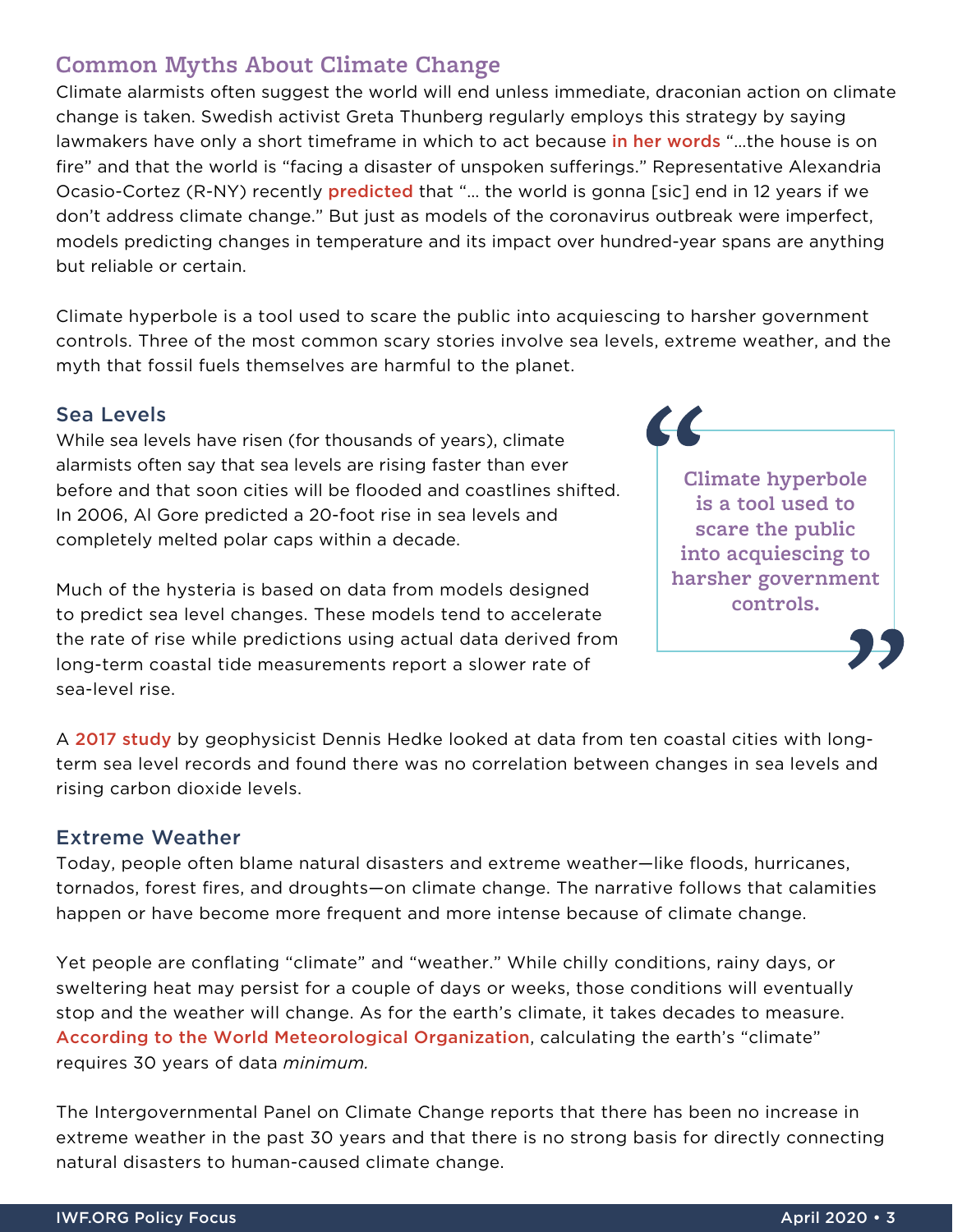#### Fossil Fuels: Helpful or Harmful?

It's true that converting coal, oil and natural gas into usable forms of energy, like electricity and gasoline, can pollute the planet. Yet, free-market innovation, driven by consumer demand for a cleaner earth, has helped push energy companies to improve the refining process as well as develop cleaner energy technologies.

[According to the EPA](https://www.epa.gov/airmarkets/power-plant-emission-trends), in the United States, power plants have reduced mercury emissions by 90 percent, sulfur dioxide by 94 percent, and nitrous oxide by 86 percent. These reductions, coupled with balanced, common sense, and fair clean air regulations, are why Americans are breathing air that is 74 percent cleaner today than it was 50 years ago.

While often maligned, fossil fuels have provided people around the world with reliable energy, lifted millions out of poverty, and produced significant human flourishing.

## **While often maligned, fossil fuels have provided people around the world with reliable energy, lifted millions out of poverty, and produced significant human flourishing.**

 $\overline{\mathcal{L}}$ 

#### **The United States Already Leads on Emissions Reductions**

The United States leads the world in environmental stewardship and is the only highly populated nation that meets the World Health Organization's most stringent air quality standards. In fact, since 2005, U.S. energy-related emissions fell by 14 percent while the rest of the world increased their emissions by 20 percent.

Since 1970, the combined emissions of six main air pollutants—ozone, lead, particulate matter, nitrous oxide, sulfur dioxide and carbon monoxide—have dropped by 74 percent in the United States.

According to the Health Effects Institute's 2019 **State of Global Air report**, the United States continues to show striking improvements in air quality, exceeding the WHO's most stringent air quality guideline for 97 percent of the population in 2017, which is up from just 50 percent of the population three decades earlier in 1990.

While there was a slight uptick in emissions in 2018, the **[Energy Information Administration](https://www.eia.gov/todayinenergy/detail.php?id=42515)** (which is part of the U.S. Department of Energy), predicts emissions will continue to decrease in 2020, and would have done so even absent the COVID pandemic. And according to the [International Energy Agency](https://www.iea.org/reports/global-energy-co2-status-report-2019/emissions), even with the incremental increase, emissions in the United States will remain around their 1990 level, which is 14 percent below the peak in 2000. This is the largest absolute decline among all countries since 2000.

Meanwhile, China and India have steadily increased carbon emissions, despite both nations adopting the Paris Climate Agreement and other international commitments to reduce emissions.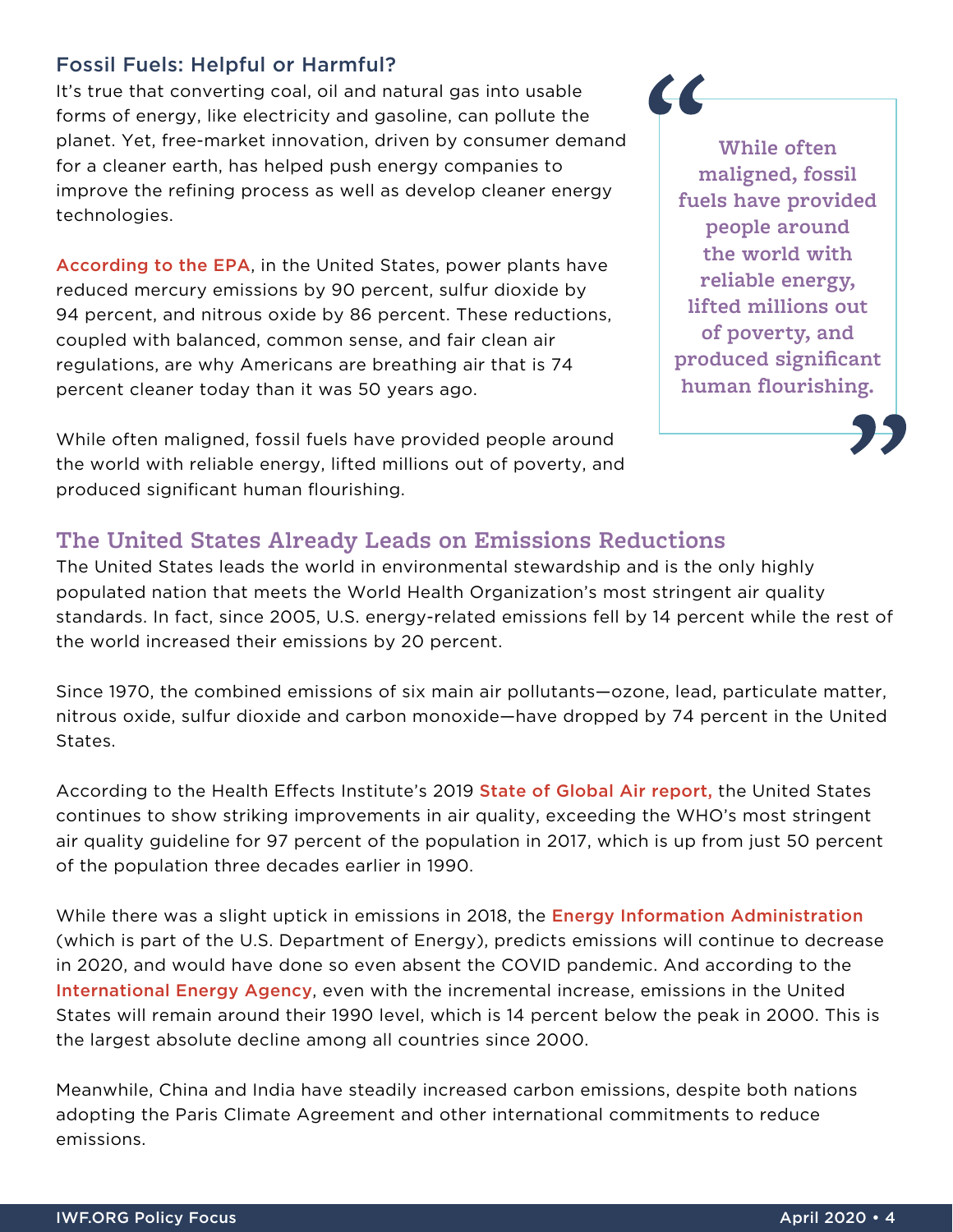In 2017, China's carbon emission increases completely wiped out U.S. reductions more than threefold. India saw emissions rise nearly 5 percent in 2017, and this increase has continued. In fact, numerous studies show that even if the United States achieves zero emissions, it would have a negligible effect on global emissions, future temperatures, or sea levels because of future emissions growth from China and India.

In addition, each member nation in the European Union has failed to adjust domestic policies to meaningfully advance the commitments each made in the Paris Climate Agreement. For instance, [Germany has spent \\$580 billion on renewable energy](https://www.forbes.com/sites/michaelshellenberger/2019/02/08/the-only-green-new-deals-that-have-ever-worked-were-done-with-nuclear-not-renewables/#6f0e9ef67f61), yet has not achieved carbon emissions reductions even as citizens pay electricity rates that have increased by 50 percent.

#### **Innovation Is the Answer**

Innovation, not regulation, is the key to fostering a healthier planet. The following innovative solutions are worth exploring.

#### Nuclear Power

Nuclear power is the safest and cleanest source of electricity. It emits low levels of harmless radiation and produces waste that is easily contained and disposed of. Currently, there are 60 commercially operating nuclear power plants in the United States. Due to media misinformation about nuclear energy and political pressure, the construction of nuclear power plants ended in the 1970s.

#### Carbon Capture and Storage and Utilization

Carbon capture is a new technology that involves trapping carbon dioxide where it is discharged and moving it to a storage location. This technology is in its infancy yet by some [estimates](https://pubs.rsc.org/en/content/articlelanding/2015/ee/c4ee04117h#!divAbstract), carbon capture could reduce up to 10 percent of total global emissions by 2030. And in the ultimate act of recycling, the captured carbon could actually be [used](https://www.vox.com/energy-and-environment/2019/9/4/20829431/climate-change-carbon-capture-utilization-sequestration-ccu-ccs) by certain industries for the manufacture of construction goods, plastics, polymers, chemicals and other products.

#### Renewables: Air, Water, Wind

Power generated from air, wind and water is a noble idea but the technology does not produce enough energy to totally replace fossil fuels. In fact, 62 percent of the electricity [generated in the United States comes from fossil fuels](https://www.eia.gov/tools/faqs/faq.php?id=427&t=3)—coal, natural gas, petroleum, and other gases. About 20 percent is derived from nuclear energy, and about 15 percent is from water, wind and solar power sources. While promising, the United States can not simply switch to 100 percent renewable energy sources at this time. Furthermore, these technologies often come with considerable downsides for the environment. Wind turbines, for example, kill hundreds of thousands of birds and bats each year. Inputs for these turbines also require mining that produces toxic waste, and their blades are non-recyclable, creating a space issue for local landfills.

#### Exporting Our Ideas

Given the United States' proven track record of success in protecting the environment while also growing the economy, we can have the biggest global impact by exporting modern energy technologies and related expertise to the rest of the world so they can catch up with our progress.